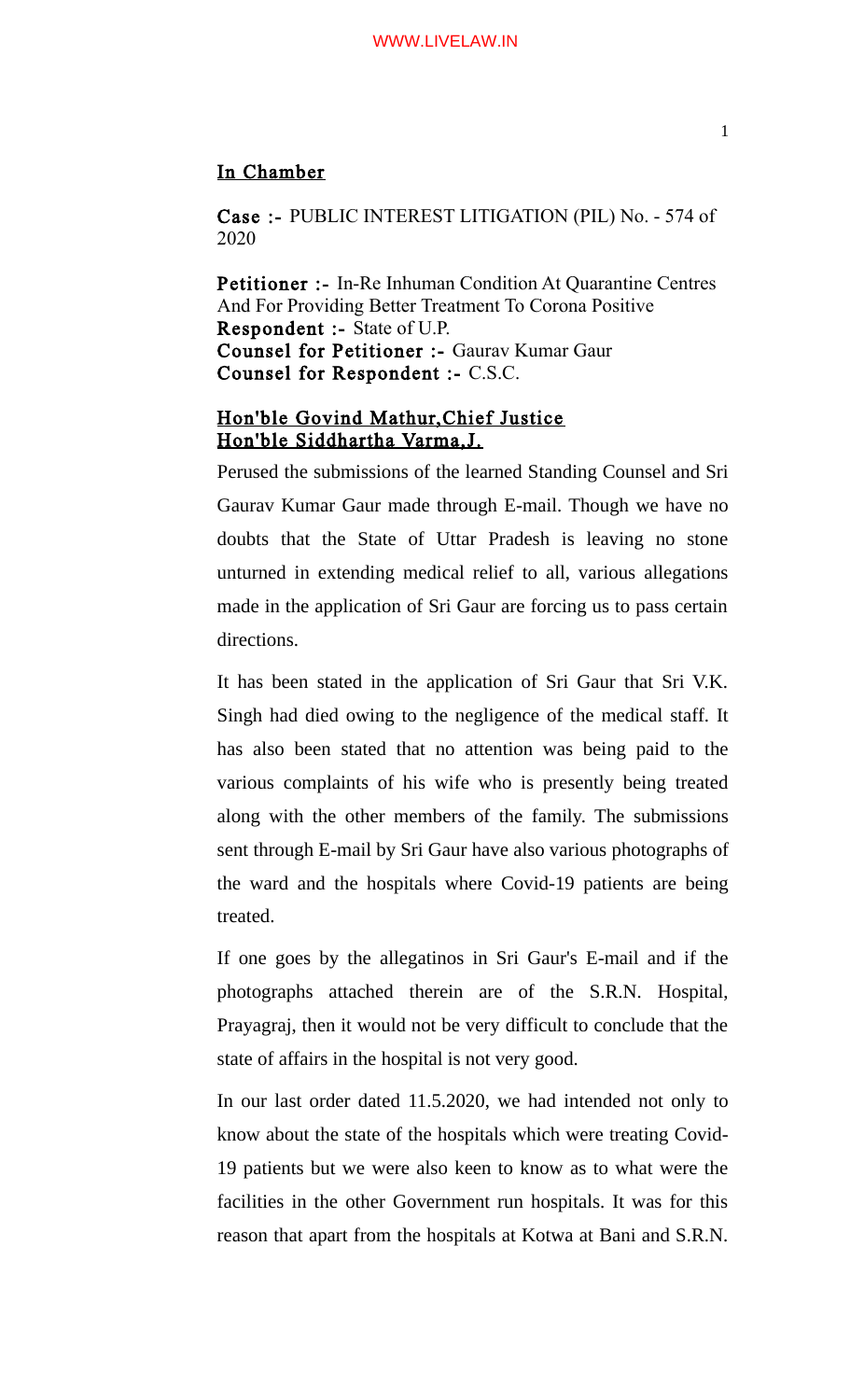## WWW.LIVELAW.IN

2

Hospital at Prayagraj we had asked for the status of the other Government hospitals as well. This was essential as we had gather information from the perusal of various news items that are being published everyday that private nursing homes have been restricted from running their O.P.Ds. and, therefore, they were not running their regular hospitals and, therefore, it had to be seen that Government hospitals today should not only properly cater for Covid -19 patients but also should have facilities for every other patient not affected by Covid-19 virus. The T.B. Sapru Hospital/ Beli Hospital and the Colvin Hospital are Government Hospitals which cater to all Government Employees and other private individuals. The other Prathamik Chikitsalays in the city as also in the villages which according to the State number around 105 and are there for the public at large should also be properly revved up. They should have enough facilities to treat patients ranging from minor cold and flu to heart attacks. This would minimize the requirement of private hospitals and would also ensure that public at large would get good treatment and at reasonable rates.

The State may, therefore, provide information with regard to the following:-

(i) What is the reason that despite various orders and directions of the State Government to keep the Covid-19 virus hospitals clean and sanitized, they are neither cleaned nor sanitized. The fact that these centres are not being cleaned is clear from the various photographs attached in the written submissions of Sri Gaur. Also from the news item which appeared in the Amar Ujala on 12.5.2020 it is evident that physical distancing is not being observed by people who go to the hospital to get themselves tested for Covid-19 and for other reasons.

(ii) The State to also inform as to why state of the art medical facilities are not being made available in the T.B. Supru Hospital,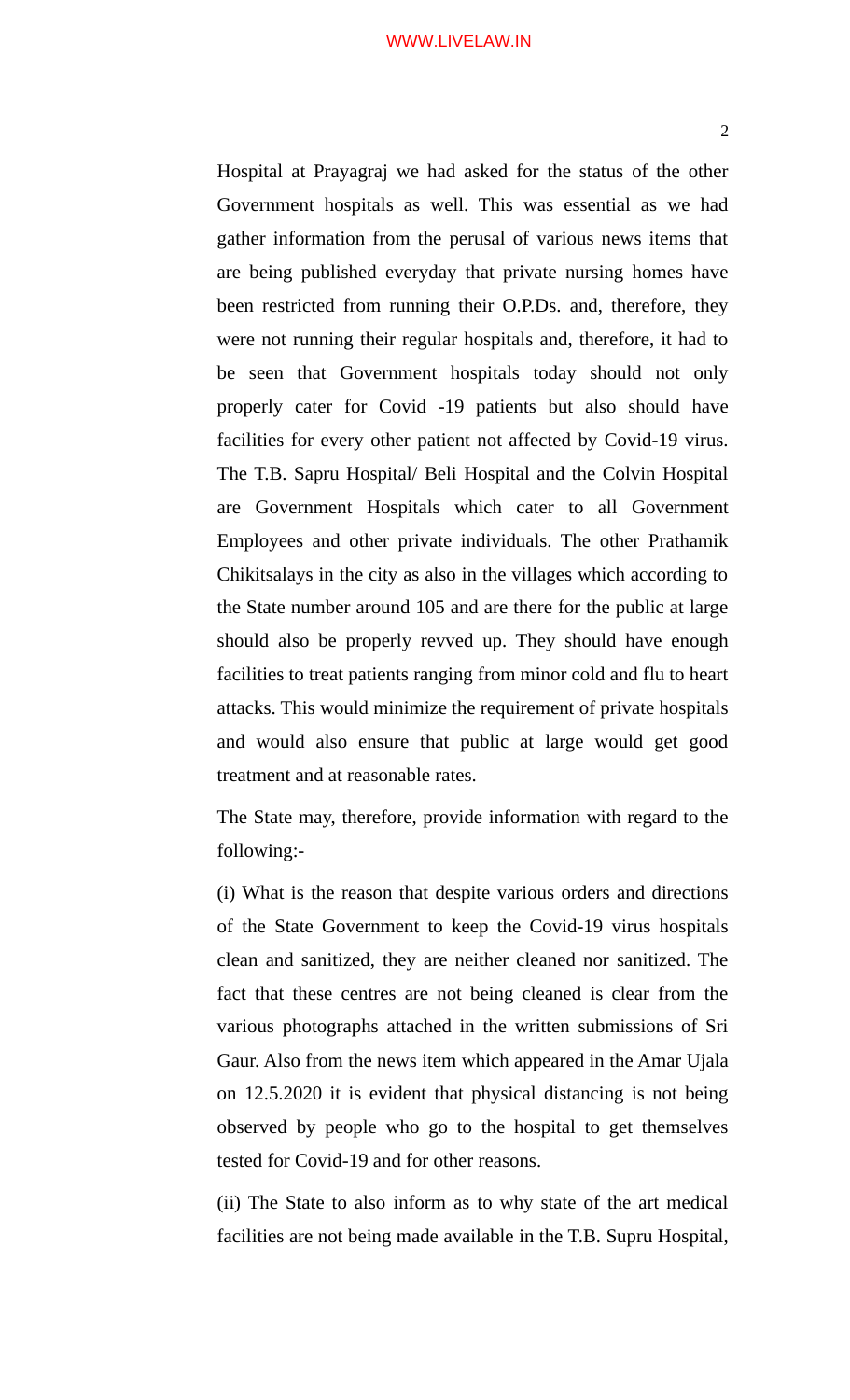## WWW.LIVELAW.IN

the Colvin Hospital and in the 105 other Samudayik Chikitsalayas at Prayagraj.

(iii) When the State has to, in the present times, cater to all the non-covid-19 patients also, as the private hospitals have been virtually non-functional then the State hospitals should have all the other required facilities, namely, the various machines, test facilities and the Doctors. The instructions reveal that apart from S.R.N. Hospital the other hospitals do not have ICCU.

Under such circumstances, the State to definitely inform as to by which date they shall be able to get the state of the art medical facilities in the Colvin/M.L.N. Hospital, T.B. Sapru Hospital/ Beli Hospital and in the other Prathamik and Samudayik Chikitsalaya Kendras.

There might be some financial constraints for which we request the appropriate State Government and the Authorities in the Central Government to extend the much required financial assistances as and when they are required.

Further, to minimize the contagion, we request the State that the following suggestions be incorporated in its guidelines, if they have already not found place in them till date.

I. The Authorities in the State of Uttar Pradesh may form a composite list of such persons who might be entering in the State of Uttar Pradesh after the lockdown was imposed - be they migrant labourers or anyone.

II. After the list is prepared, a responsible officer be appointed over every 400 such persons who might have come into the State of Uttar Pradesh after the lockdown was imposed.

III. All officers who would be appointed to look after the groups of 400 persons under them who had entered in the State of Uttar Pradesh would maintain a list of those 400 individuals and shall:-

(a) enquire about their well-being through Mobile Numbers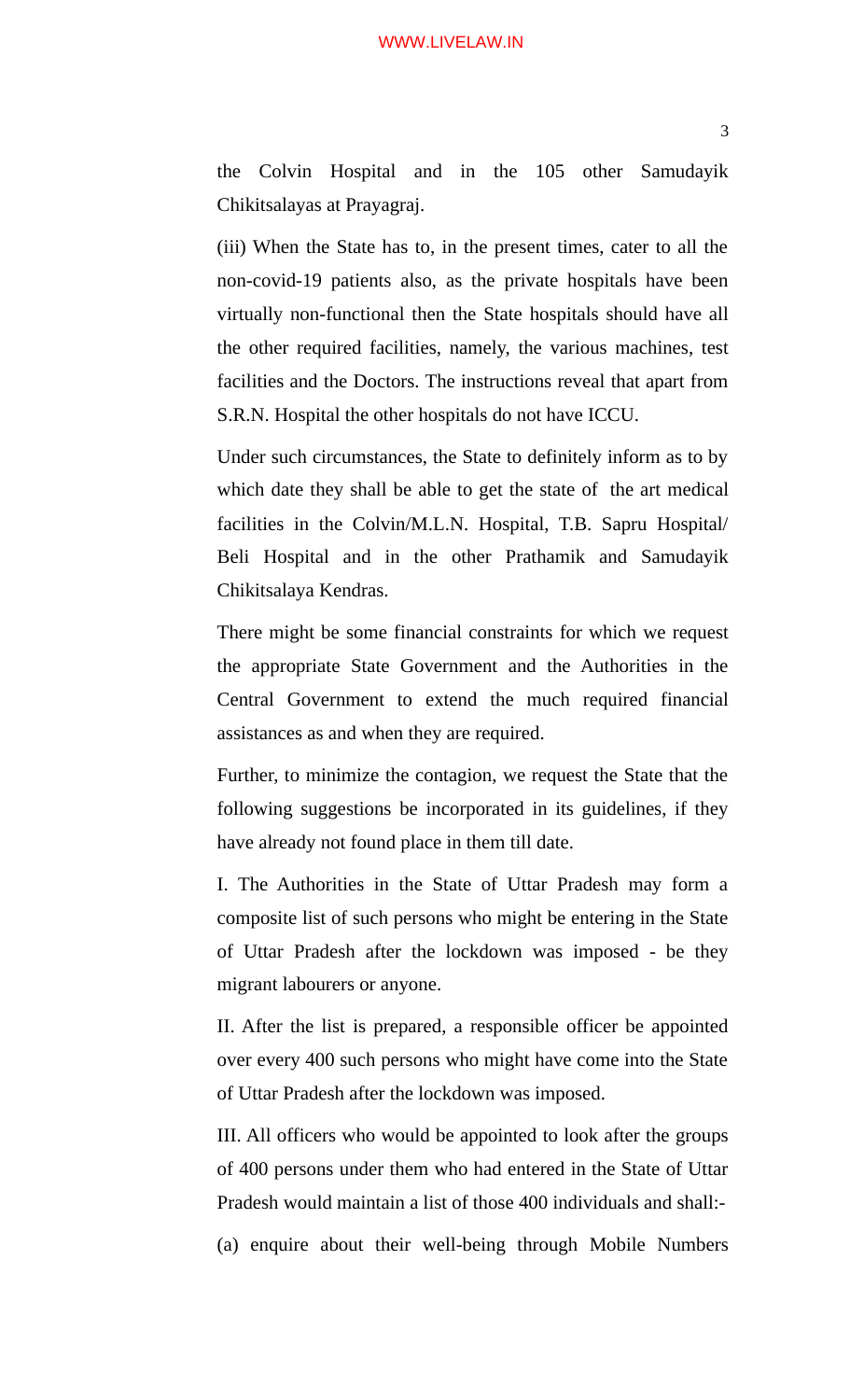which shall be maintained by those officers.

(b) The officers shall on a daily basis enquire about the healths of the persons entered in their lists.

(c) The officers, if they find that food is not being made available to anyone in the list, shall make proper arrangements to see that food is made available.

III. If by any chance anyone entering though the various Highways on personal vehicles has not been located and his/her name was not in the list and information is provided that such person/ or persons has or have entered in State of U.P. then the name of that person shall also be incorporated in the list of migrants in the State of Uttar Pradesh from the other States.

IV. If any citizen staying in the State of Uttar Pradesh finds that there is anyone who has come from outside the State of Uttar Pradesh and is not being watched by the State of Uttar Pradesh then he may inform the State officials immediately.

V. If any resident of the State of Uttar Pradesh feels that someone unknown to him or her is residing in their neighbourhood then he or she should immediately inform the State authorities. For this purpose the State may publicize Mobile Numbers where information can be sent.

VI. It shall be seen by the State Authorities that every migrant in the State of Uttar Pradesh is properly quarantined for at least 15 days and in the quarantine premises proper sanitization should be there alongwith food and medical facilities.

We have no reason to believe that the State of Uttar Pradesh has not taken proper care to prepare a list of all who have arrived from outside. We have also no reason to believe that the State of Uttar Pradesh is not providing proper board and lodging to persons who have come from outside the State of Uttar Pradesh. However, we sincerely believe that whatever work is being done